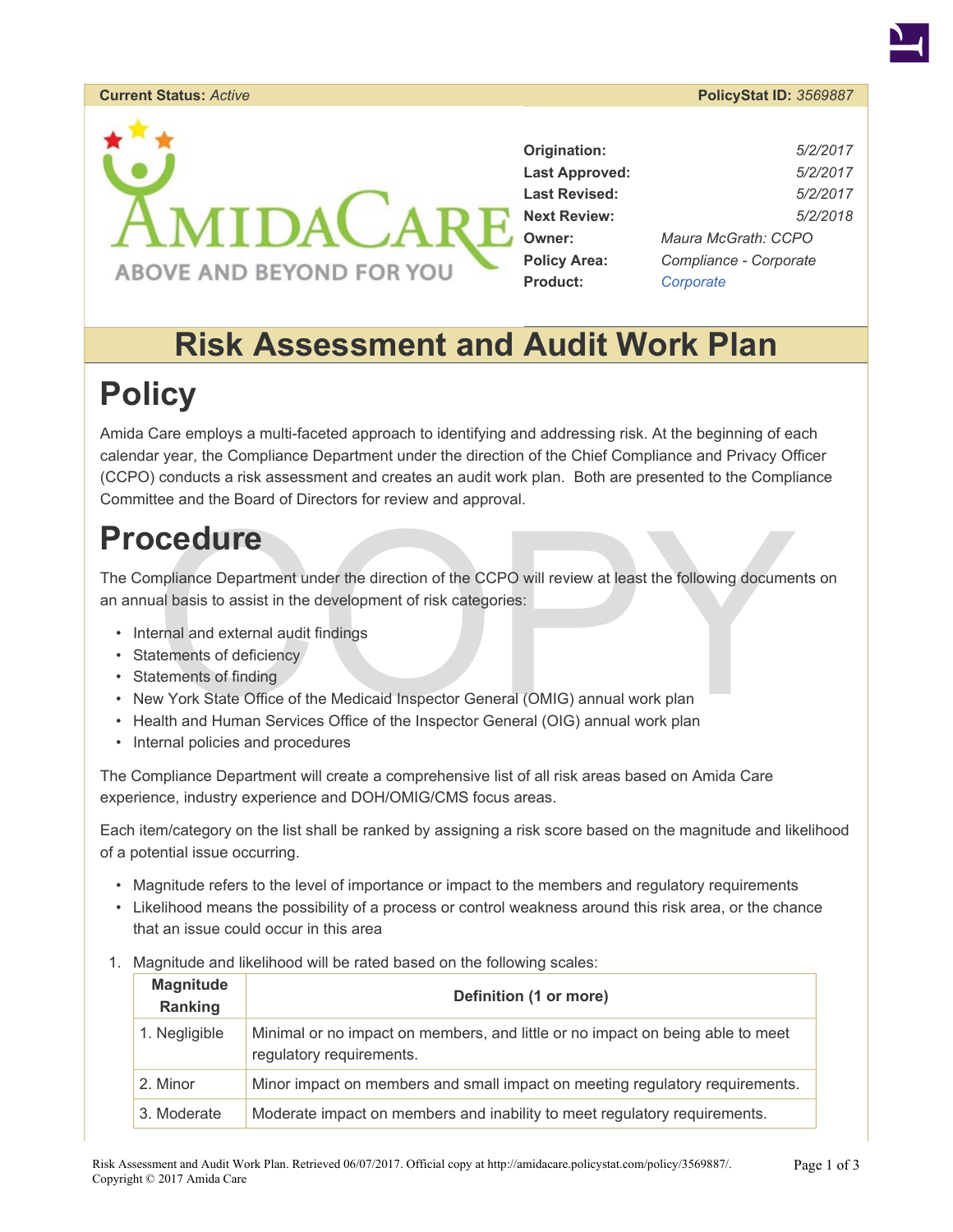| 4. Serious  | Serious impact on members and increased inability to meet regulatory<br>requirements. |
|-------------|---------------------------------------------------------------------------------------|
| 5. Critical | Serious impact on members and inability to meet regulatory requirements.              |

| <b>Likelihood Ranking</b> | <b>Definition</b>                          |
|---------------------------|--------------------------------------------|
| 1. Improbable             | Shocked if this risk happens               |
| 2. Possible               | Not likely, surprised if it happens        |
| 3.50/50                   | Toss-Up                                    |
| 4. Probably               | Likely, but not surprised if it did happen |
| 5. Near Certain           | Shocked if it didn't happe                 |

- 2. The Compliance Department will collaborate with business owners to identify risk areas and to rank each area.
- 3. The completed risk assessment will be utilized to create the audit work plan.
- 4. The risk assessment and audit work plan will be presented to the Compliance Committee. The Compliance Committee will discuss and recommend any changes in rank or focus.
- 5. Once finalized, the risk assessment and audit work plan will be presented to the Board of Directors.
- ce finalized, the risk assessment and audit work plan will be presented to the Board of Directors<br>
e Compliance Department will work with staff to ensure the following elements are addressed the<br>
nartmental monitoring, reg 6. The Compliance Department will work with staff to ensure the following elements are addressed through departmental monitoring, regardless of the overall ranking and potential for the Compliance Department to conduct a formal audit:
	- enrollment/disenrollment
	- credentialing and re-credentialing
	- network accuracy and adequacy
	- appeals and grievance handling
	- utilization management
	- accuracy of claims processing
	- detection of potentially fraudulent claims
	- vendor oversight and monitoring

## *References*

- Medicaid Managed Care/Family Health Plus Contract, Section 23.1 (a), (b)
- 18 NYCRR Part 521
- Federal Deficit Reduction Act of 2005 ("DRA")

## **Attachments:** No Attachments

## **Approval Signatures**

### **Approver Date**

Doug Wirth: CEO 5/2/2017

#### Risk Assessment and Audit Work Plan. Retrieved 06/07/2017. Official copy at http://amidacare.policystat.com/policy/3569887/. Copyright © 2017 Amida Care